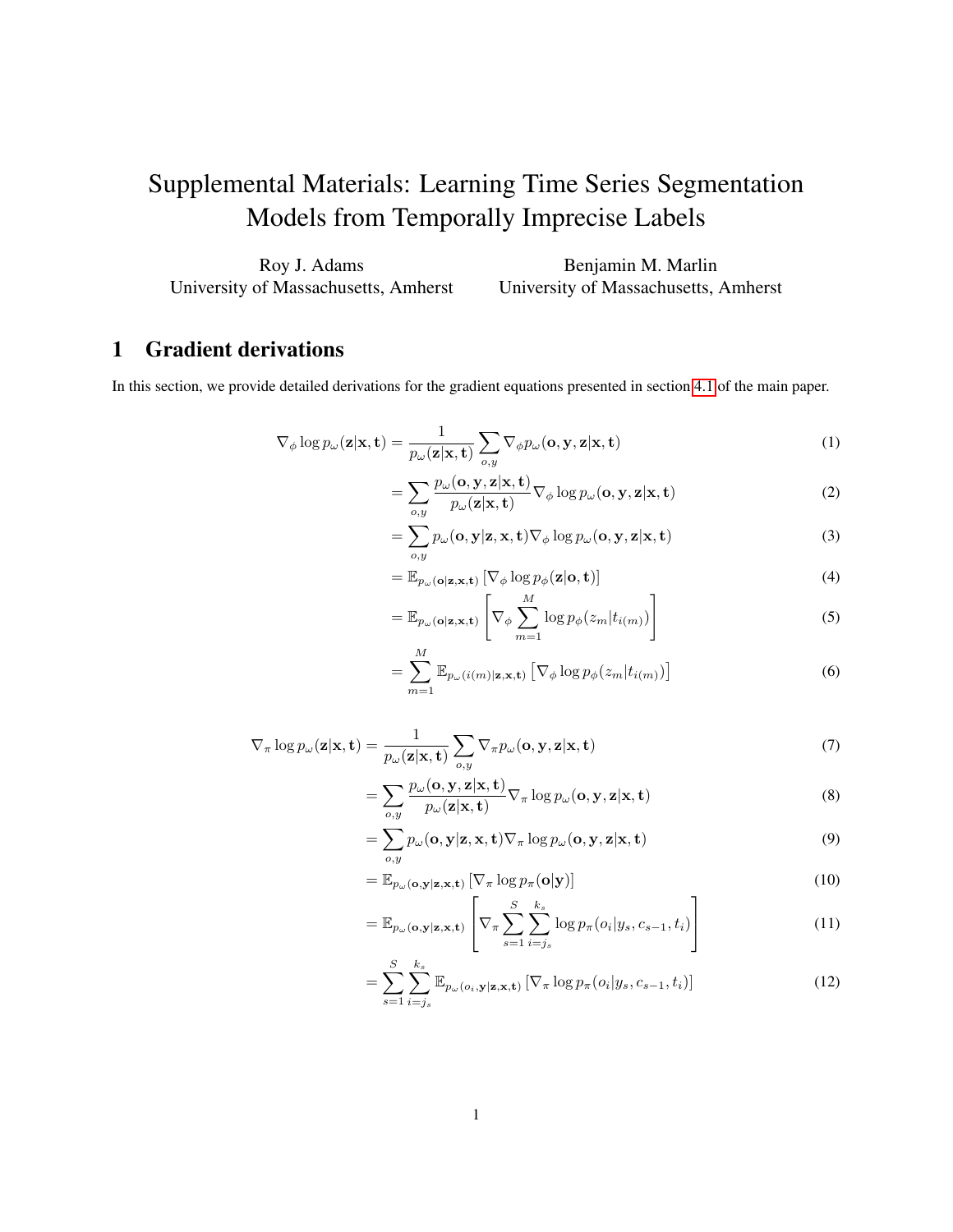$$
\nabla_{\theta} \log p_{\omega}(\mathbf{z}|\mathbf{x}, \mathbf{t}) = \frac{1}{p_{\omega}(\mathbf{z}|\mathbf{x}, \mathbf{t})} \sum_{o, y} \nabla_{\theta} p_{\omega}(\mathbf{o}, \mathbf{y}, \mathbf{z}|\mathbf{x}, \mathbf{t})
$$
(13)

$$
= \sum_{o,y} \frac{p_{\omega}(\mathbf{o}, \mathbf{y}, \mathbf{z} | \mathbf{x}, \mathbf{t})}{p_{\omega}(\mathbf{z} | \mathbf{x}, \mathbf{t})} \nabla_{\theta} \log p_{\omega}(\mathbf{o}, \mathbf{y}, \mathbf{z} | \mathbf{x}, \mathbf{t})
$$
(14)

$$
= \sum_{o,y} p_{\omega}(\mathbf{o}, \mathbf{y} | \mathbf{z}, \mathbf{x}, \mathbf{t}) \nabla_{\theta} \log p_{\omega}(\mathbf{o}, \mathbf{y}, \mathbf{z} | \mathbf{x}, \mathbf{t})
$$
(15)

$$
= \mathbb{E}_{p_{\omega}(\mathbf{y}|\mathbf{z},\mathbf{x},\mathbf{t})} \left[ \nabla_{\theta} \log p_{\theta}(\mathbf{y}|\mathbf{x}) \right]
$$
(16)

$$
= \mathbb{E}_{p_{\omega}(\mathbf{y}|\mathbf{z},\mathbf{x},\mathbf{t})} \left[ \nabla_{\theta} \langle \theta, \mathbf{f}(\mathbf{x}, \mathbf{t}, \mathbf{y}) \rangle \right] - \nabla_{\theta} Z_{\theta}(\mathbf{x}) \tag{17}
$$

$$
= \mathbb{E}_{p_{\omega}(\mathbf{y}|\mathbf{z},\mathbf{x},\mathbf{t})}\left[\mathbf{f}(\mathbf{x},\mathbf{t},\mathbf{y})\right] - \mathbb{E}_{p_{\theta}(\mathbf{y}|\mathbf{x})}\left[\mathbf{f}(\mathbf{x},\mathbf{t},\mathbf{y})\right]
$$
(18)

### 2 Computing the marginal likelihood

=

This section gives details on the dynamic program for computing the marginal likelihood of the proposed framework described in section [4.1](#page-0-0) of the main paper. Throughout this section we use the notation  $x_{j:k} = \{x_i\}_{i=j,...,k}$  to refer to the subsequence of x from j to k (likewise for t and z). The complete dynamic program is presented in [1.](#page-1-0) An entry in the dynamic programming table  $\alpha$  has the following interpretation:  $\alpha(k, c, m)$  is the unnormalized probability that the input subsequence  $x_{1:k}$  generated the observation subsequence  $z_{1:m}$  given that the last segment in y has label c. Or, written mathematically:

$$
\alpha(k, c, m) \propto p_{\omega}(\mathbf{z}_{1:m}|\mathbf{x}_{1:k}, \mathbf{t}_{1:k}, c_{|\mathbf{y}|} = c)
$$
\n(19)

Once this algorithm is complete we can calculate the unnormalized marginal likelihood for the complete model as

$$
p_{\omega}(\mathbf{z}|\mathbf{x}, \mathbf{t}) \propto \sum_{c} \alpha(L, c, M). \tag{20}
$$

All that remains is to normalize the unnormalized marginal likelihood. Since the observation model is locally normalized, we need only calculate the normalizer for the base semi-CRF model  $Z_{\theta}(\mathbf{x}, \mathbf{t})$  which can be done using a dynamic program with complexity  $\mathcal{O}(|\mathcal{C}|^2L^2)$  [\[3\]](#page-3-0).

In this algorithm, line 5 has complexity  $\mathcal{O}(1)$  and is executed  $\mathcal{O}(|\mathcal{C}|^2LM)$  times, line 7 has complexity  $\mathcal{O}(1)$  and is executed  $\mathcal{O}(|C|^2L^2M)$  times, and line 8 has complexity  $\mathcal{O}(|C|L)$  and is executed  $\mathcal{O}(|C|LM)$  times, so the whole algorithm has complexity  $\mathcal{O}(|\mathcal{C}|^2L^2M)$ .

<span id="page-1-0"></span>1: for  $k = 1, ..., L$  do 2: for  $c \in \mathcal{C}$  do 3: **for**  $m = 0, ..., M$  **do** 4: for  $c' \in \mathcal{C}$  do 5:  $\beta(j, k, c, c', m) \leftarrow \sum_{o} \alpha(k - 1, c', m - o) p_{\pi}(o | (c, k, k), c', k) p_{\phi}(z_m | t_k)^o$ 6: **for**  $j = 1, ..., k - 1$  **do** 7:  $\beta(j, k, c, c', m) \leftarrow \sum_o \beta(j, k - 1, c', m - o) p_{\pi}(o|(c, j, k), c', k) p_{\phi}(z_m | t_k)^o$ 8:  $\alpha(k, c, m) \leftarrow \sum_j \sum_c' \exp(\langle \theta, \mathbf{f}((c, j, k), c', \mathbf{x}) \rangle) \beta(j, k, c', m)$ 9: Return  $\alpha$ 

Figure 1: The complete dynamic program for calculating the marginal likelihood of the observation sequence  $p_{\omega}(\mathbf{z}|\mathbf{x}, \mathbf{t})$ in the proposed framework.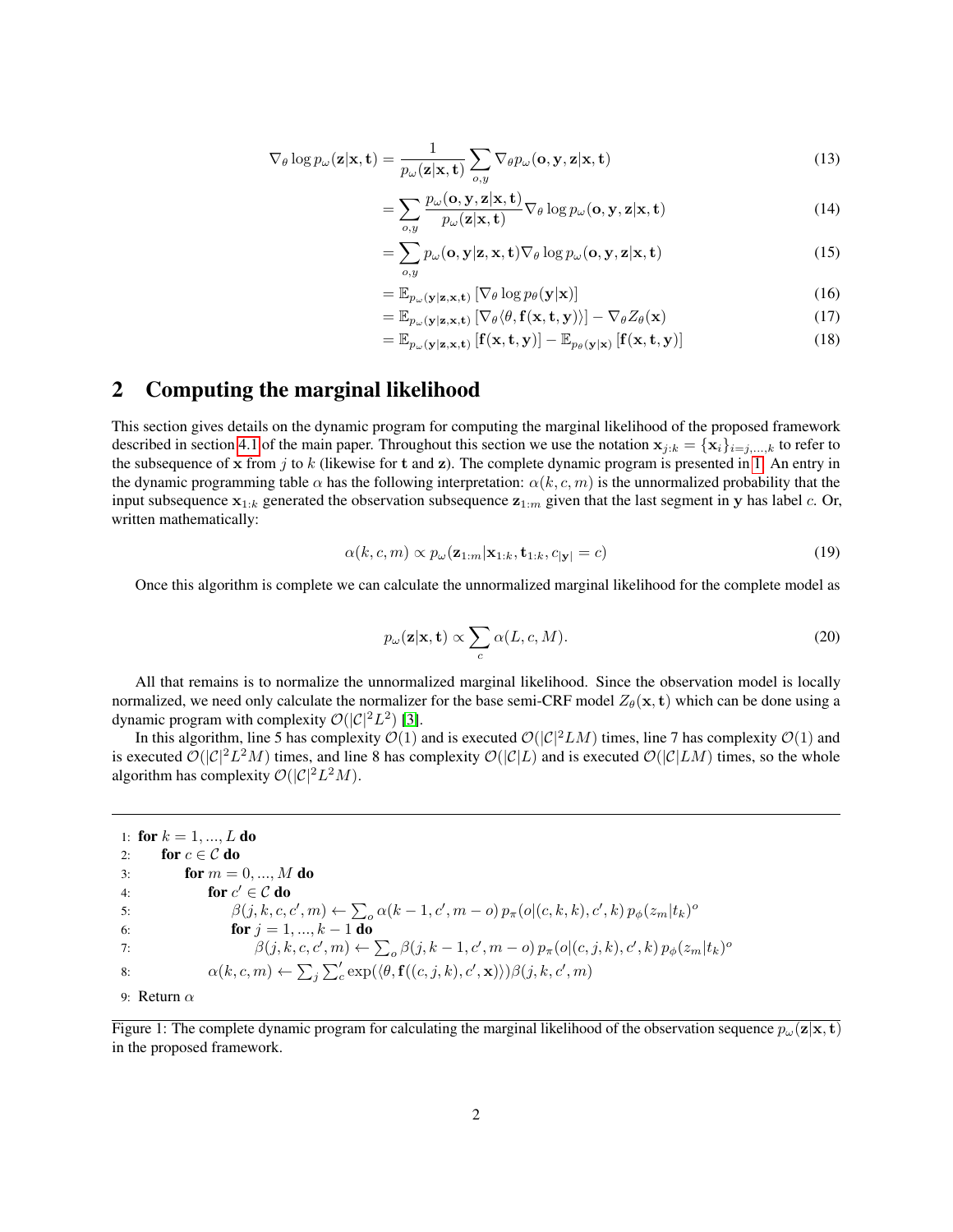<span id="page-2-0"></span>

Figure 2: The instance labeling performance of logistic regression based models as a function of the number of hand-labeled sessions used to train the feature augmentation model.

#### 3 Instance feature augmentation for smoking detection

As described in Section [5.2,](#page-0-0) we used predictions  $\hat{y}_{act}$  from a logistic regression model trained using only actigraphy features on a subset of instances with hand aligned labels to augment the respiration features. The form of the resulting augmented feature vectors is  $\mathbf{x}_{aug} = [\hat{y}_{act} \mathbf{x}_{resp} \ (1 - \hat{y}_{act}) \mathbf{x}_{resp}]$ . In this section, we consider the effect of the amount of hand-aligned data on the end-to-end prediction performance of a model learned using augmented features  $x_{aug}$ . The experimental protocol varies the number of sessions of hand-aligned labeled instances used to train the feature augmentation model. For each number of sessions, the feature augmentation model is trained, and used to produce the augmented feature vectors  $x_{aug}$ . For the purpose of this evaluation, a second-stage logistic regression model is then trained using the augmented features  $x_{aug}$ .

Three settings are considered: (1) the second-stage model is logistic regression trained using hand-aligned labels (LR-HA), (2) the second-stage model is logistic regression trained using a naive alignment strategy where positive instance observations are mapped to the nearest instance (LR-NV), and (3) the second-stage model is the weakly supervised logistic regression model presented in [\[1\]](#page-3-1) trained using the raw observation timestamps (LR-WS). In all cases, the results shown are for a leave-one-session-out experimental protocol using hand-aligned labels for testing. The results were averaged over three random seeds to account for the random sampling of the sessions used to train the feature augmentation model.

The end-to-end performance of these models is shown in Figure [2.](#page-2-0) We found that the relative performance of these models remains relatively stable as the subset size changes. In particular, there is a difference of 0.03 in the F1 score when doubling the number of sessions used to train the feature augmentation model from 10 to 20. For all experiments in section [5.2](#page-0-0) of the main paper, we used a subset of 10 sessions to train the feature augmentation model.

### 4 Hierarchical Nested Segmentation as semi-CRF

This section gives details on the HNS model used in section [5.2](#page-0-0) can be written as a constrained semi-CRF. The HNS model defines a segmentation of the input sequence into periods between positive instances, termed **inter-event spans**. Further, the segment label set  $C = \{0, 1, 2, ..., C\}$  includes all integers from 0 to C. A label of  $c_s = 0$  indicates the the span from  $j_s$  to  $k_s$  is a non-smoking activity and a label of  $c_s = c > 0$  denotes that segment s is the c'th positive inter-event span within a smoking activity (alternatively that instance  $j_s$  is the c'th positive instance in a smoking activity). To enforce these semantics, the space of allowed segmentations is constrained such that for all  $s > 0$ ,  $c_s > 0$ implies  $c_{s-1} = c_s - 1$  and  $c_s = 0$  implies  $c_{s-1} > 0$ . A consequence of these constraints is that inference complexity depends only linearly on the size of the label set (in this case  $C + 1$ ) or inference has complexity  $\mathcal{O}(|\mathcal{C}|L^2)$ .